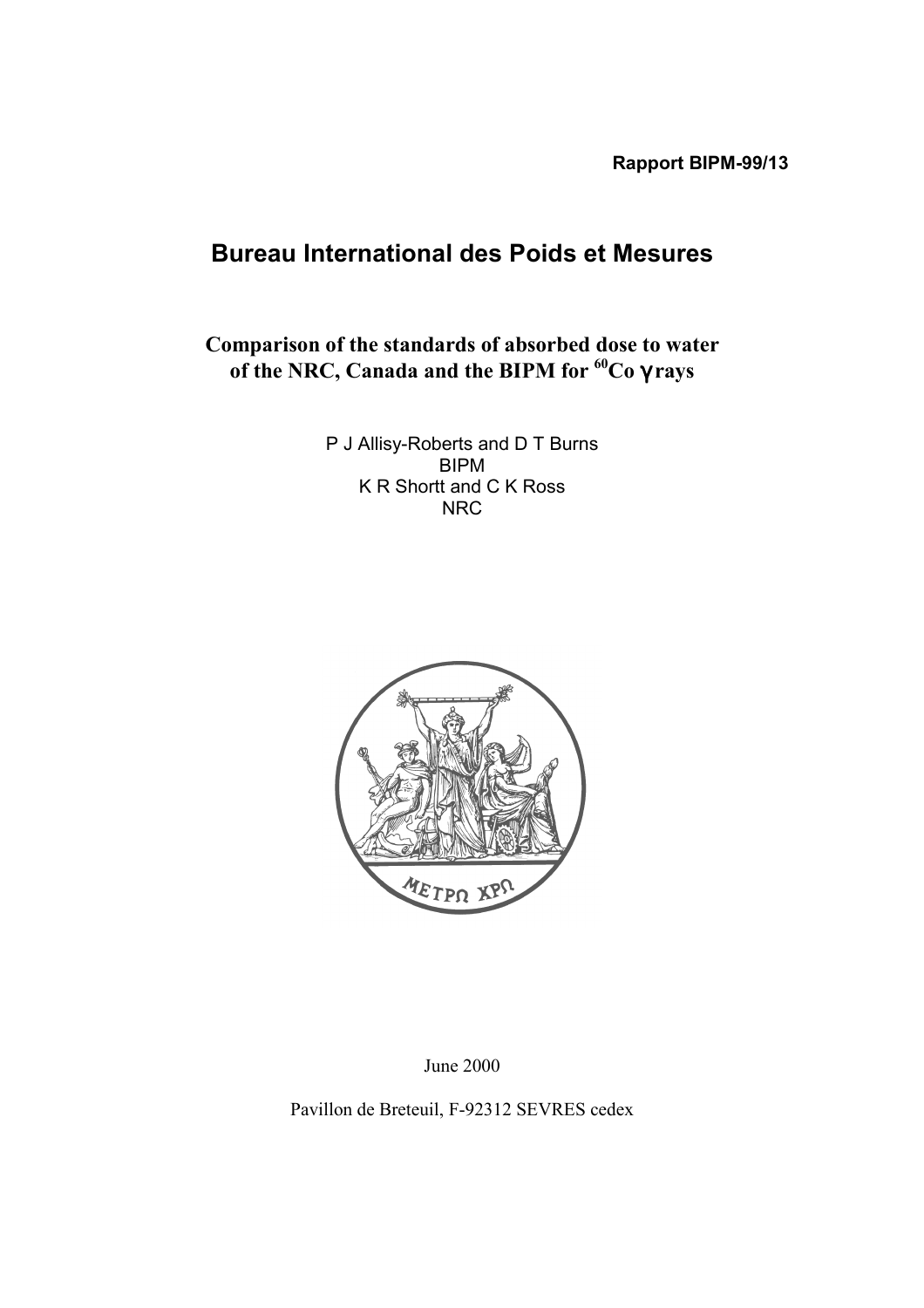# **Comparison of the standards of absorbed dose to water of the NRC, Canada and the BIPM for 60Co** γ **rays**

by P.J. Allisy-Roberts\* , D.T. Burns\*, K.R. Shortt\*\*, C.K. Ross\*\* and J.P. Seuntjens\*\*

\*Bureau International des Poids et Mesures, F-92310 SËvres \*\*National Research Council, Ottawa, Canada, K1A 0R6

#### **Abstract**

A comparison of the standards of absorbed dose to water of the National Research Council of Canada (NRC) and of the Bureau International des Poids et Mesures (BIPM) has been made in <sup>60</sup>Co gamma radiation. The results show that the NRC and the BIPM standards for absorbed dose to water are in agreement, yielding a mean ratio of 0.9976 for the calibration factors of the transfer chambers, the difference from unity being within the combined standard uncertainty (0.0052).

#### **1. Introduction**

An indirect comparison of the standards of absorbed dose to water of the National Research Council of Canada (NRC) and of the Bureau International des Poids et Mesures (BIPM) has been carried out in  $60^{\circ}$ Co radiation. The measurements at the BIPM took place in November 1998. This absorbed dose to water comparison is the second such comparison made between the two laboratories, the first having been carried out in 1989 [1].

The primary standard of the NRC for absorbed dose is a Domen type [2] sealed water calorimeter as modified by Seuntjens [3] and described in [4]. The BIPM primary standard is a graphite cavity ionization chamber of pancake geometry [5].

This comparison was undertaken using four ionization chambers belonging to the NRC as transfer instruments. The result of the comparison is given in terms of the mean ratio of the calibration factors of the transfer chambers determined at the two laboratories under nearly the same reference conditions.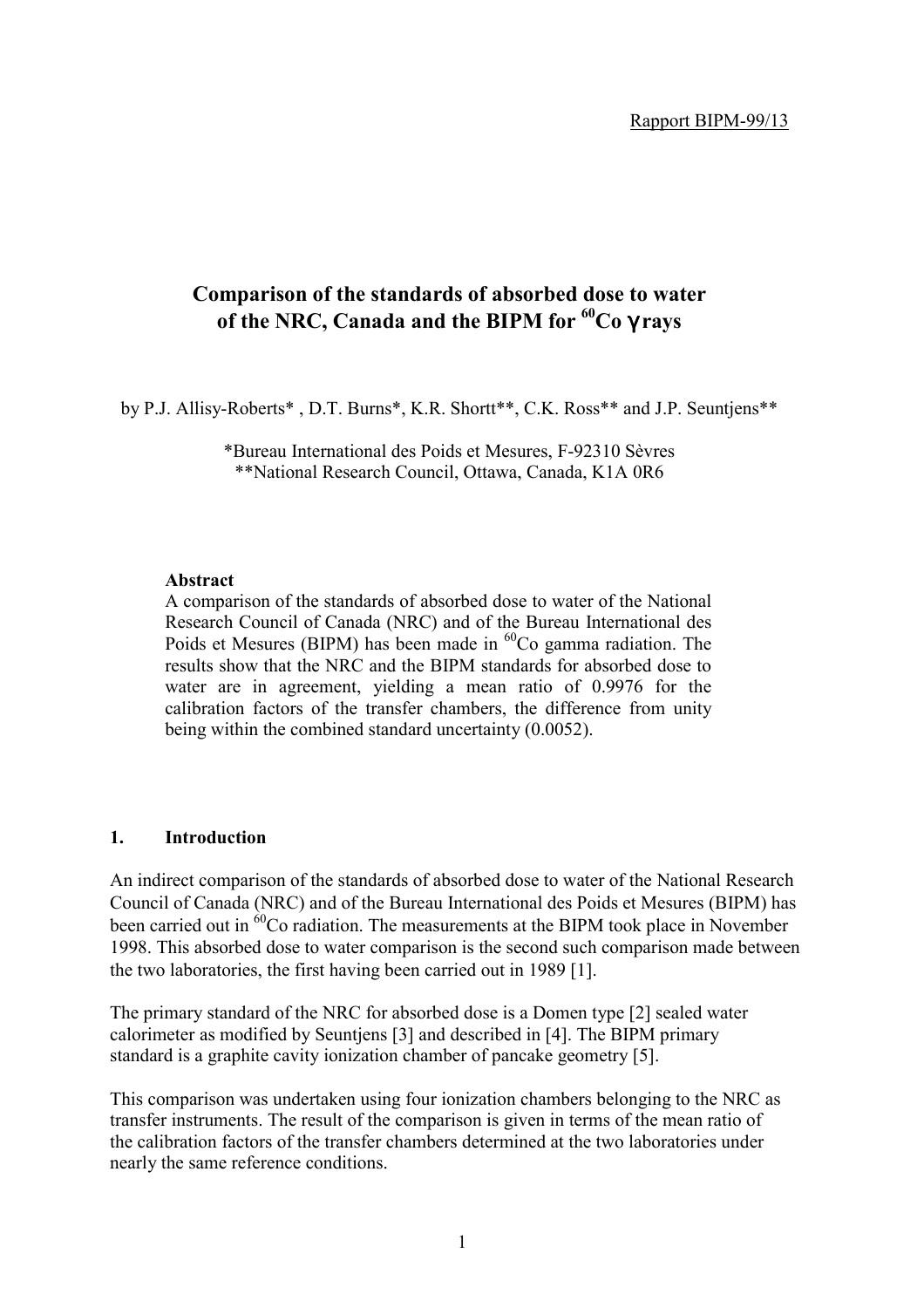## **2. Determination of the absorbed dose to water**

At the BIPM, the absorbed dose rate to water is determined from

$$
\dot{D}_{\text{w,BIPM}} = (I/m)(W/e)\bar{s}_{\text{c,a}}\Pi k_i, \qquad (1)
$$

where

*I/m* is the mass ionization current measured by the standard,

*W* is the average energy spent by an electron of charge *e* to produce an ion pair in dry air,

 $\bar{s}_{ca}$  is the ratio of the mean mass stopping powers of graphite and air, and

 $\Pi k_i$  is the product of the correction factors to be applied to the standard.

The values of the physical constants and the correction factors entering in (1) are given in [5] together with their uncertainties, the combined relative standard uncertainty being  $2.9\times10^{-3}$ . The uncertainty budget is shown in Table 1.

At the NRC, the absorbed dose to water *D* is determined from

$$
D_{\text{w,NRC}} = \Delta T_{\text{w}} c_{\text{w}} \Pi k_i \frac{1}{1-h}, \qquad (2)
$$

where

 $\Delta T_{\rm w}$  is the measured temperature rise,

*c*w is the specific heat capacity of water at the calorimeter operating temperature of  $4^{\circ}C$ ,

Π*ki* is the product of the correction factors to be applied to the standard, and

 $(1-h)^{-1}$  is a correction factor for the heat defect of water.

The design and operation of the calorimeter is described in [4]. The correction factors applied to the standard are described below and the components of uncertainty are indicated in Table 2, giving a combined relative standard uncertainty of  $4.1 \times 10^{-3}$ .

The absorbed dose to water at the NRC is maintained through the use of a series of secondary standard ionization chambers calibrated directly against the water calorimeter. Regular measurements to verify the dose are made using a Fricke dosimetry system whose G-value is determined by the water calorimeter [6].

There are five correction factors,  $k_i$ , to be applied in (2) as follows:

#### *Conductive heat flow correction factor,*  $k_c$ *.*

There are two possible sources of conductive heat flow in the sealed water calorimeter. The specific heat capacity of glass is only about one fifth that of water. Consequently, radiation energy deposited in the glass walls of the vessel and of the thermistor probes will be transferred as heat to the water. There is a decrease in temperature immediately after the cessation of irradiation caused by excess heat conducted away from the thermistor probes into the water. Some minutes later there is an increase in temperature due to excess heat from the vessel arriving at the probes. These effects result in a relative correction of about  $10^{-3}$ . The second source of conductive heat loss is that driven by temperature differentials because of dose gradients. The conductive heat flow correction factor has a calculated value  $k_c$  of 0.9986 (0.0015).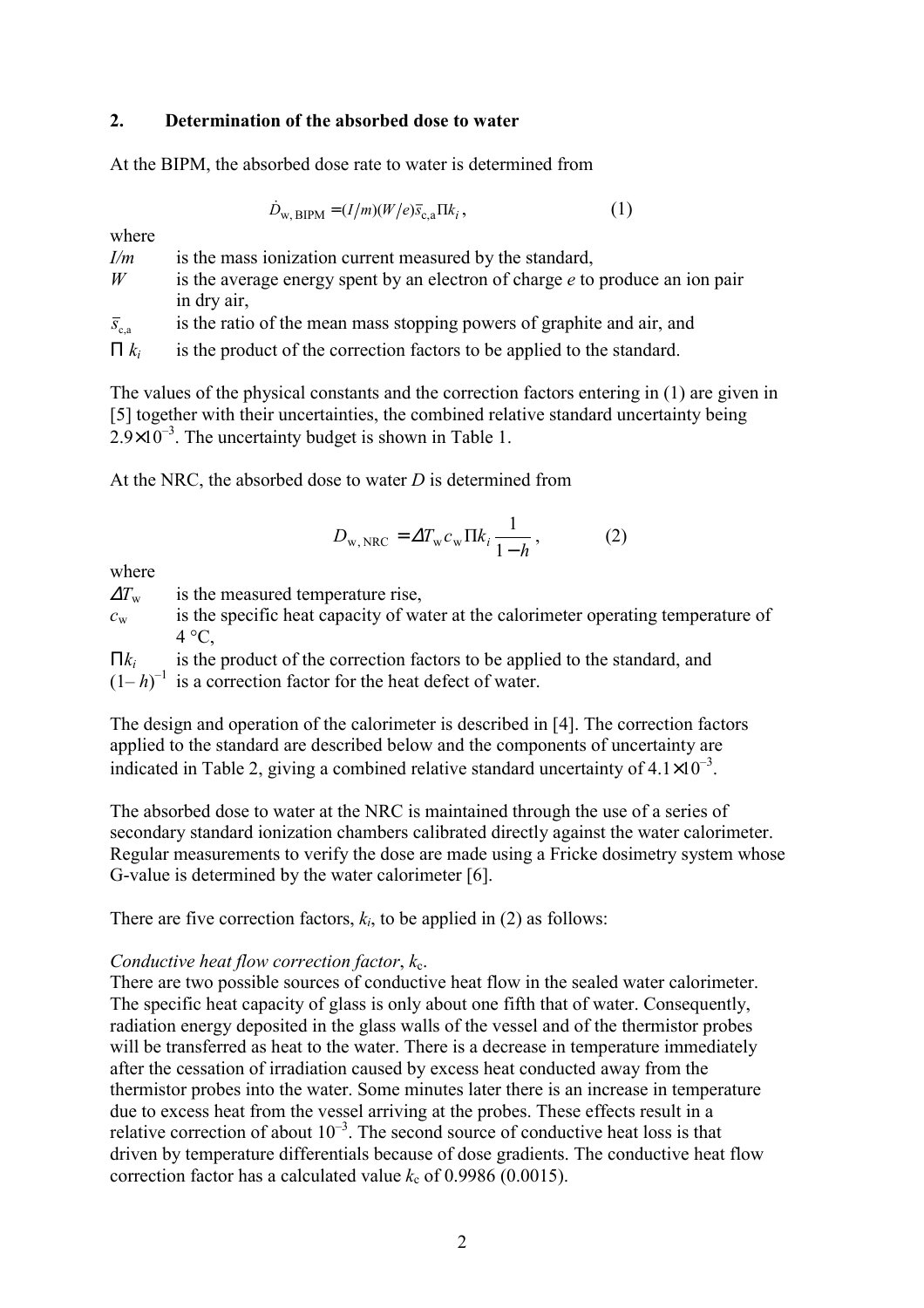| Quantity                                                  | <b>BIPM</b> value | BIPM relative standard uncertainty $^{(1)}$ |              |  |
|-----------------------------------------------------------|-------------------|---------------------------------------------|--------------|--|
|                                                           |                   | $100 s_i$                                   | 100 $u_i$    |  |
| Dry air density $^{(2)}$ / (kg m <sup>-3</sup> )          | 1.2930            |                                             | 0.01         |  |
| $W/e$ / $(J C^{-1})$                                      | 33.97             |                                             | $0.11^{(3)}$ |  |
| $\overline{s}_{c,a}$                                      | 1.0030            |                                             |              |  |
| $k_{\text{cav}}$ (air cavity)                             | 0.9900            | 0.03                                        | 0.04         |  |
| $(\overline{\mu}_{en}/\rho)_{w,c}$                        | 1.1125            | 0.01                                        | 0.14         |  |
| $\Psi_{w,c}$ (photon fluence ratio)                       | 1.0065            | 0.04                                        | 0.06         |  |
| $(1+\epsilon)_{w,c}$ (dose to kerma ratio)                | 1.0015            |                                             | 0.06         |  |
| $k_{\text{ps}}$ (PMMA <sup>(4)</sup> envelope)            | 0.9999            | 0.00 <sub>5</sub>                           | 0.01         |  |
| $k_{\text{pf}}$ (phantom window)                          | 0.9996            |                                             | 0.01         |  |
| (radial non-uniformity)<br>$k_{\rm rn}$                   | 1.0051            | 0.00 <sub>5</sub>                           | 0.03         |  |
| (recombination losses)<br>$k_{\rm s}$                     | 1.0016            | 0.00 <sub>4</sub>                           | 0.01         |  |
| $k_h$ (humidity)                                          | 0.9970            |                                             | 0.03         |  |
| Volume of standard CH4-1 /<br>$\text{cm}^3$               | 6.8810            | 0.19                                        | 0.03         |  |
| <i>I</i> (ionization current)                             |                   | 0.01                                        | 0.02         |  |
| Quadratic summation                                       |                   | 0.20                                        | 0.21         |  |
| Combined relative standard<br>uncertainty of $D_{w,BIPM}$ |                   | 0.29                                        |              |  |

## **Table 1. Physical constants, correction factors and relative standard uncertainties for the BIPM ionometric standard of absorbed dose to water**

(1) In each Table,  $s_i$  represents the Type A relative standard uncertainty  $u_A(x_i)/\overline{x}_i$ , estimated by statistical means;  $u_i$  represents the Type B relative standard uncertainty  $u_B(x_i)/\bar{x}_i$  estimated by other means.

(2) At 0°C and 101.325 kPa.

(3) Combined uncertainty for the product of  $(W / e)$ *s*<sub>c,a</sub>.

(4) PMMA is the acronym for polymethylmethacrylate

#### *Convective heat flow correction factor, k*v:

By operating the calorimeter at  $4^{\circ}$ C, where the volume expansion coefficient is zero, convection can be avoided and  $k_v$  has the value unity. The relative uncertainty in  $k_v$  is less than  $10^{-4}$ .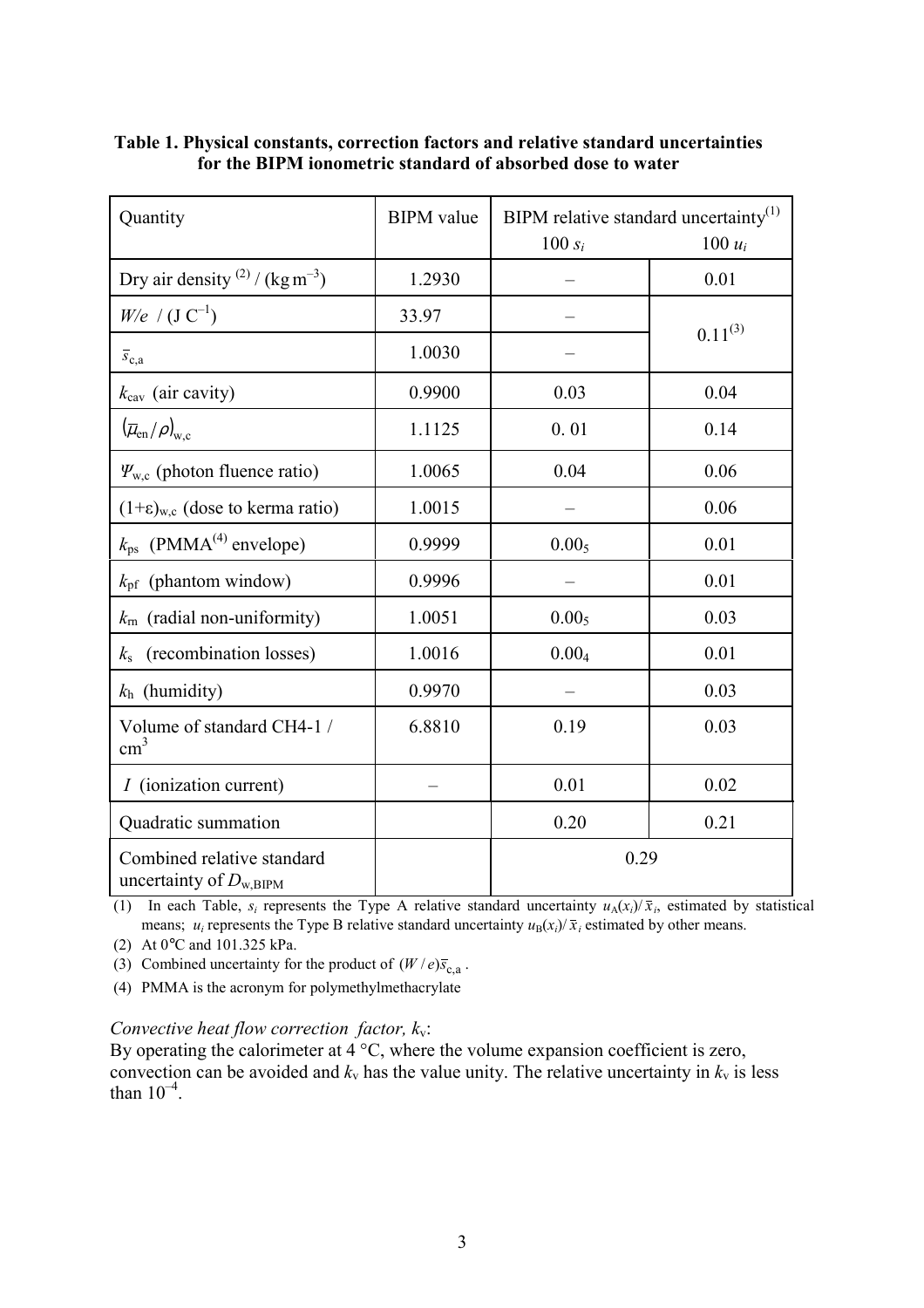## *Radiation field perturbation correction factor, k*p:

The presence of the vessel and probes perturbs the radiation field. This effect was measured using a PTW-M233642 ionization chamber to be 1.0021 (0.0005) for  ${}^{60}Co$ .

#### *Dose profile non-uniformity correction factor, k*dd:

The dose profile in the plane perpendicular to the radiation beam axis was measured using a  $0.125$  cm<sup>3</sup> PTW ionization chamber. Since the two sensing thermistors are separated on either side of the reference point, a  $k_{dd}$  of 1.0004 is required to obtain the dose on the axis. The relative uncertainty in  $k_{dd}$  is estimated to be less than  $10^{-4}$ .

## *Density of water correction factor, kρ*:

Ionization chamber measurements are made at room temperature whereas the calorimeter is operated at 4 °C. Because the density of water increases by 0.22 % between 22 °C and 4 °C, there will be a greater mass thickness of water in front of the measurement point at 4 °C. Taking the dose gradient for <sup>60</sup>Co to be 5 % cm<sup>-1</sup>, the extra attenuation at the calibration depth of 5 cm will be about 0.06 % leading to  $k<sub>0</sub> = 1.0006$ . The relative uncertainty is taken to be less than  $10<sup>-4</sup>$ .

## **Table 2. Relative standard uncertainties for the NRC calorimetric standard of absorbed dose to water**

| Source of uncertainty                                        | <b>NRC</b><br>Value | NRC relative standard<br>uncertainty |           |
|--------------------------------------------------------------|---------------------|--------------------------------------|-----------|
|                                                              |                     | $100 s_i$                            | 100 $u_i$ |
| Thermistor calibration                                       |                     | 0.20                                 |           |
| Thermistor positioning                                       |                     |                                      | 0.10      |
| Specific heat of water / $(J g^{-1} K^{-1})$                 | 4.2048              |                                      | < 0.01    |
| $k_c$ heat flow by conduction                                | 0.9986              |                                      | 0.15      |
| $k_v$ heat flow by convection                                | 1.0000              |                                      | < 0.01    |
| $k_{\rm p}$ field perturbation                               | 1.0021              | 0.05                                 |           |
| $k_{\rm dd}$ lateral dose profile                            | 1.0004              | < 0.01                               |           |
| $k_{\rho}$ water density                                     | 1.0006              |                                      | < 0.01    |
| Chemical heat defect, h                                      | $(3$ systems)       |                                      | 0.30      |
| Reproducibility of calorimeter response $(n = 90)$           |                     | 0.06                                 |           |
| Quadratic summation                                          |                     | 0.21                                 | 0.35      |
| Combined relative standard uncertainty in $D_{\text{w,NRC}}$ |                     | 0.41                                 |           |

# *Thermal heat defect of water correction factor,*  $(1-h)^{-1}$ :

Various models have been used at the NRC to simulate the chemistry occurring in aqueous solutions. Water saturated with  $N_2$  or  $H_2$  gas is used in the calorimeter because these solutions are calculated to have *h* equal to zero after a small accumulated dose, regardless of the model used. However, water saturated with hydrogen/oxygen gas has been used experimentally because it is insensitive to impurities. The latter system has a calculated heat defect, *h*, of about 0.024, and the value is slightly model-dependent. Simulations reveal similar heat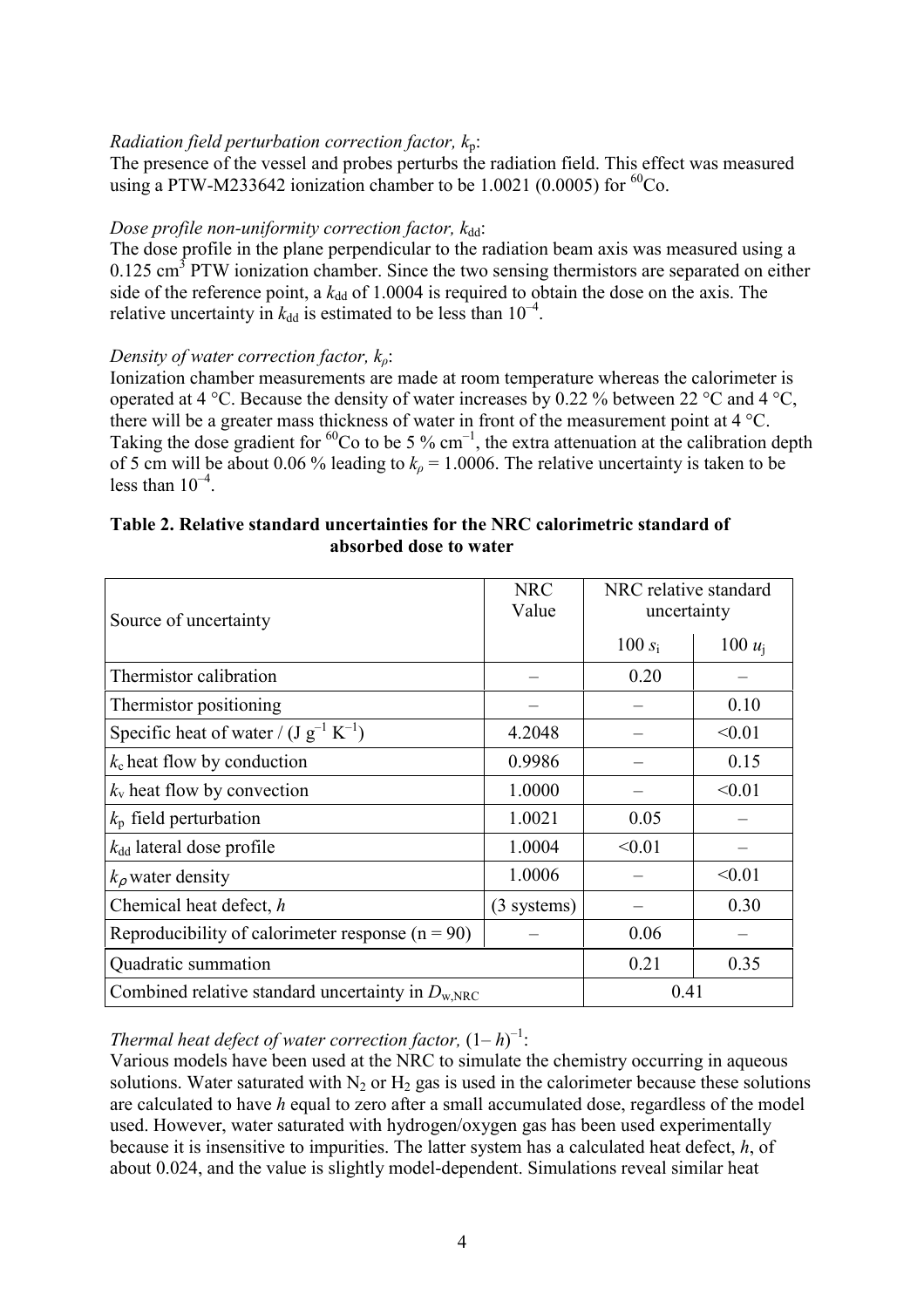defects at 4 °C and 22 °C as are observed experimentally. The relative uncertainty in the heat defect correction is taken as  $3\times10^{-3}$ .

## *Reference conditions*

Absorbed dose is determined at the BIPM under reference conditions defined by the Consultative Committee for Ionizing Radiation (CCRI), previously known as the CCEMRI  $[7]$  :

- the distance from the source to the reference plane (centre of the detector) is 1 m,
- the field size in air at the reference plane is 10 cm  $x$  10 cm, the photon fluence rate at the centre of each side of the square being 50 % of the photon fluence rate at the centre of the square,
- the reference depth is 5 g cm<sup>-2</sup>.

The reference conditions at the NRC are similar to those at the BIPM. However, the experimental arrangement used to establish the absorbed dose via water calorimetry and that used to disseminate the dose are not identical. Water calorimetry is performed in a small cubic tank of side length 30 cm. The source to surface distance is about 70 cm and the depth to the reference point in the tank is set to 5 g  $cm<sup>2</sup>$  including the PMMA window of 3 mm thickness. The field size at this reference point is 10 cm  $\times$  10 cm. There is an additional 5 cm of Styrofoam insulation in the beam path outside the tank, which is not included in the 5 g cm<sup>-2</sup>. Ionization chambers were calibrated in the calorimeter tank and then used as the transfer to a larger tank for dissemination. In this larger calibration tank, the distance from the source to the plane at the inside front surface is nominally 1 m. At this plane, the field size in air is 10  $\text{cm} \times 10 \text{ cm}$  as indicated above. The reference depth for the calibration of ionization chambers including the transfer chambers used in this comparison is 5 cm water plus a 3 mm PMMA window.

The value of  $\dot{D}_{W NRC}$  used for the comparison is the mean of measurements made over a period of six months before and one month after the measurements at the BIPM. The value is normalized to the date and time of 1998-01-01 T00:00:00 Eastern Standard Time as is the ionization current of the transfer chambers (the half-life of  ${}^{60}$ Co is taken as 1925.02 d,  $\sigma$  = 0.5 d [8]).

The  $\dot{D}_{\text{w BIPM}}$  value is the mean of measurements made over a period of three months before and after the comparison. By convention it is given at the reference date of 1998-01-01 T00:00:00 Universal Coordinated Time, as is the value of the ionization current (using the IAEA weighted mean half-life value of 1925.5 d,  $\sigma$  = 0.5 d for <sup>60</sup>Co [8]). The difference in the value of half-life used is not significant  $(< 10<sup>-4</sup>)$  since each laboratory has made absolute measurements of absorbed dose within the preceding 2 years.

## **3. The transfer chambers and their calibration**

The comparison of the NRC and BIPM standards was made indirectly using the calibration factors  $N_{D,w}$  for the four transfer chambers given by

$$
N_{D, w, lab} = \dot{D}_{w, lab} / I_{lab} , \qquad (3)
$$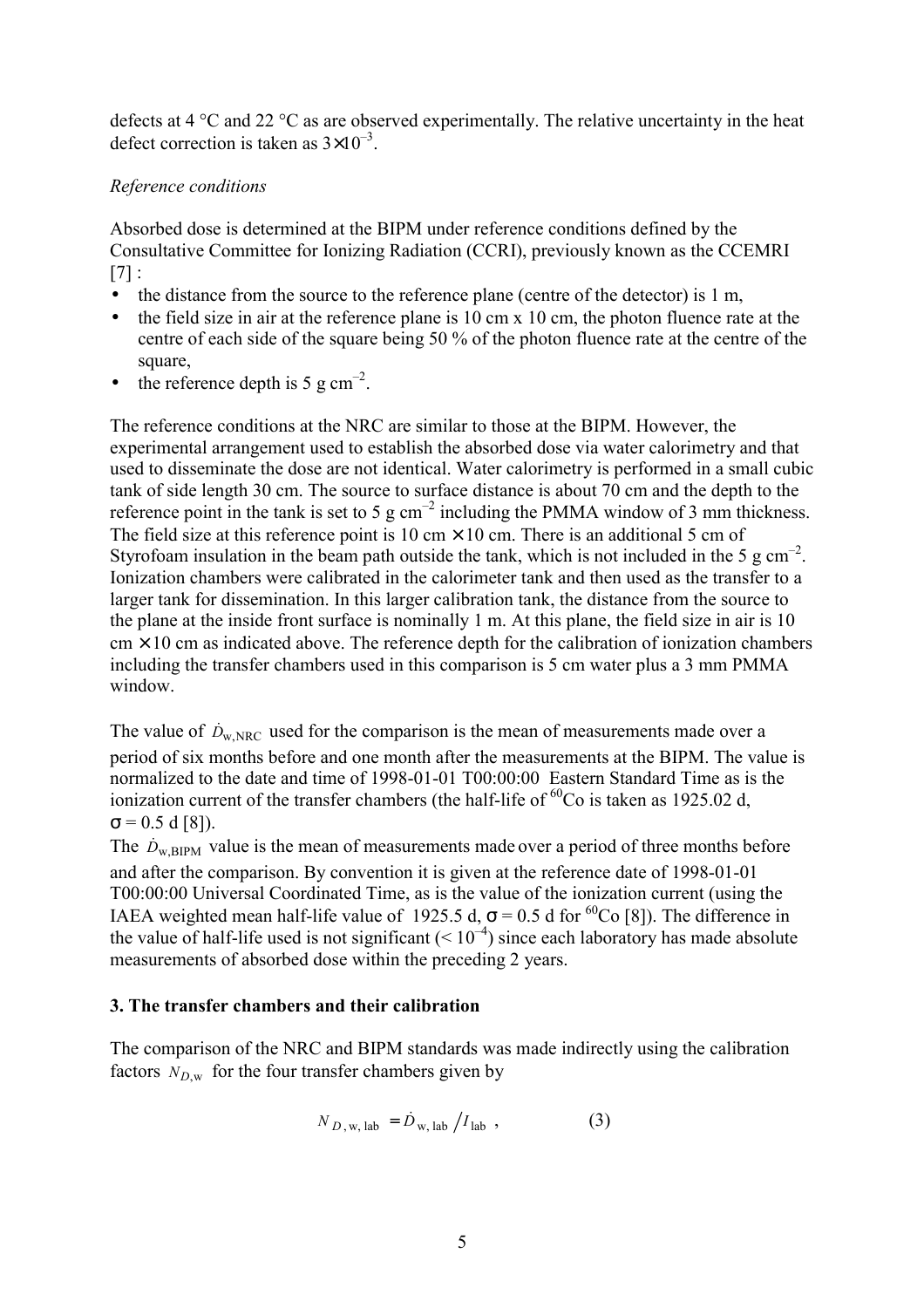where  $\dot{D}_{w, lab}$  is the water absorbed dose rate and  $I_{lab}$  is the ionization current of a transfer chamber measured at the NRC or the BIPM. The current is corrected for the effects and influences described in this section.

The transfer chambers are NE2571 ionization chambers belonging to the NRC with serial numbers 1527, 2572, 2587 and 2595. Their main characteristics are listed in Table 3. These chambers were calibrated at the NRC immediately before and after the measurements at the BIPM.

| Characteristic               |                           | Nominal value           |
|------------------------------|---------------------------|-------------------------|
| Dimensions<br>Inner diameter |                           | $6.3$ mm                |
|                              | Wall thickness            | $0.35$ mm               |
|                              | Cavity length             | $24.0$ mm               |
|                              | Tip to reference<br>point | 14.5 mm                 |
| Electrode (Al)               | Length                    | $21.0 \text{ mm}$       |
|                              | Diameter                  | $1.0 \text{ mm}$        |
| Volume                       | Air cavity                | $0.69$ cm <sup>3</sup>  |
| Wall                         | Material                  | graphite                |
|                              | Density                   | $1.7 \text{ g cm}^{-3}$ |
| Applied voltage              | Positive polarity         | 300V                    |

**Table 3 . Characteristics of the NRC NE 2571 transfer chambers**

The experimental method for calibrations at the NRC is described in [9] and that for the BIPM in [10]. At each laboratory the chambers were positioned with the stem perpendicular to the beam direction and with the appropriate markings on both chamber and envelope (engraved lines) facing the source.

A collecting voltage of 300 V (positive polarity), supplied at each laboratory, was applied to each chamber at least 30 minutes before measurements were made. The mean polarity effect measured at the NRC is 1.0015 (0.0003) and this was confirmed by measurements at the BIPM. No corrections were applied at either laboratory for polarity or recombination. Volume recombination is negligible at an air kerma rate of less than 15 mGy  $s^{-1}$  for this chamber type and polarizing voltage, and initial recombination loss will be the same in the two laboratories.

The charge *Q* collected by each transfer chamber was measured using Keithley electrometers, model 642 at the BIPM and model 35617 at the NRC. The chambers were pre-irradiated for at least 15 minutes before any measurements were made.

The ionization current measured from each transfer chamber was corrected for the leakage current, the correction being less than 0.01 % at both laboratories except for chamber 1527, which exhibited a leakage current of 0.03 % at the BIPM. During a series of measurements, the water temperature was stable to better than 0.02 °C at the NRC and better than 0.01 °C at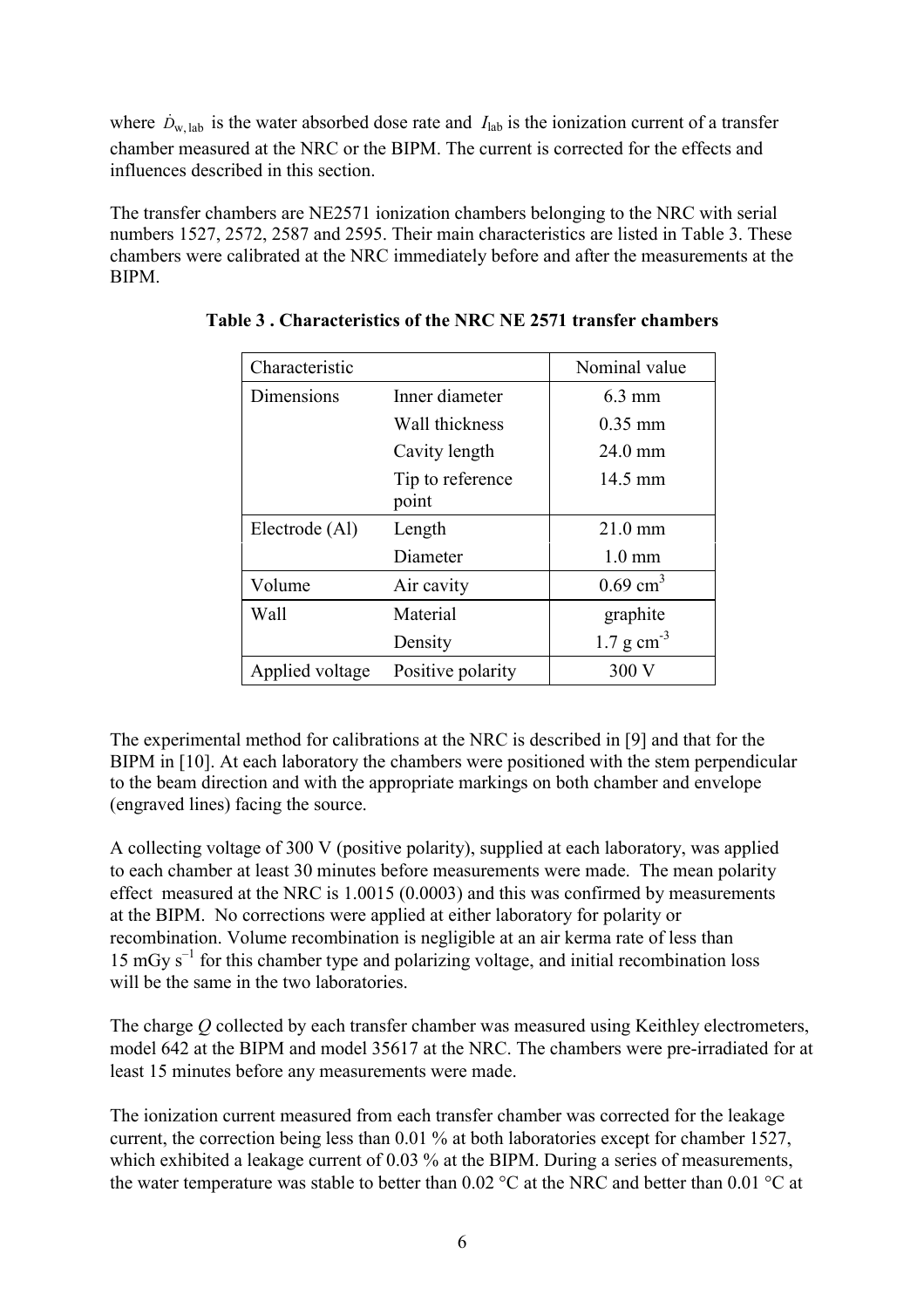the BIPM. The ionization current was corrected to 293.15 K and 101.325 kPa at both laboratories. (Note that for its disseminated standards, NRC uses a reference temperature of 295.15 K as indicated in [9].)

Relative humidity is controlled at  $(50 \pm 5)$ % at the BIPM and at  $(50 \pm 20)$ % at the NRC. Consequently, no correction for humidity is applied to the ionization current measured.

No correction was made for the radial non-uniformity of the beam over the section of the transfer chambers as there is no significant difference in uniformity between the two laboratories. In the BIPM, the correction factor for this chamber type when irradiated in the water phantom is 0.13 % [11]. Measurements in the water phantom at the NRC indicate a radial non-uniformity over the section of the transfer chambers that would result in a correction of 0.15 %.

Both laboratories use a horizontal beam of radiation and the thickness of the PMMA front window is included at the BIPM as a water-equivalent thickness in g  $cm<sup>-2</sup>$  in the positioning of the chamber. In addition, the BIPM applies a correction factor  $k_{\text{pf}}$  (0.9996) that accounts for the non-equivalence to water of the PMMA in terms of interaction coefficients. A waterproof sleeve of 1 mm thick PMMA was supplied by the NRC and used at both laboratories for all the chambers. No correction for the influence of the sleeve was necessary at either laboratory as the same sleeve was used. If the same sleeve is not used in such a comparison, this should be taken into account (in terms of the sleeve material and thickness) as differences up to 0.15 % have been measured [12].

The relative standard uncertainty of the mean ionization current measured with each transfer chamber over the short period of calibration was estimated to be  $10^{-4}$  (2 to 4 calibrations with repositioning, in series of 30 measurements for each chamber) at the BIPM. At the NRC, a single series of five repeated measurements each lasting about 60 s, exhibited a relative standard uncertainty of less than  $2\times10^{-4}$ . The calibration of each chamber was repeated with repositioning at least twice both before and after the measurements at the BIPM. The relative standard uncertainty of the mean normalized ionization current measured at the NRC with a given transfer chamber over the three months required for this comparison was typically  $3 \times 10^{-4}$  and varied from  $10^{-4}$  to  $8 \times 10^{-4}$  depending upon the particular chamber.

Contributions to the relative standard uncertainty of  $N_{D,\text{w lab}}$  are listed in Table 4. As the two laboratories determine absorbed dose by methods that are quite different and not correlated, the combined uncertainty of the result of the comparison is obtained by summing in quadrature the uncertainties of  $\dot{D}_{w,BIPM}$  and  $\dot{D}_{w,NRC}$ , together with the contributions arising from the use of transfer chambers in terms of the ionization currents measured, in establishing the distance to the reference plane and in their depth positioning.

#### **4. Results of the comparison**

The result of the comparison,  $R_{D,w}$ , is expressed in the form

$$
R_{D,w} = \overline{N_{D,w \text{ NRC}}} / N_{D,w \text{ BIPM}} , \qquad (4)
$$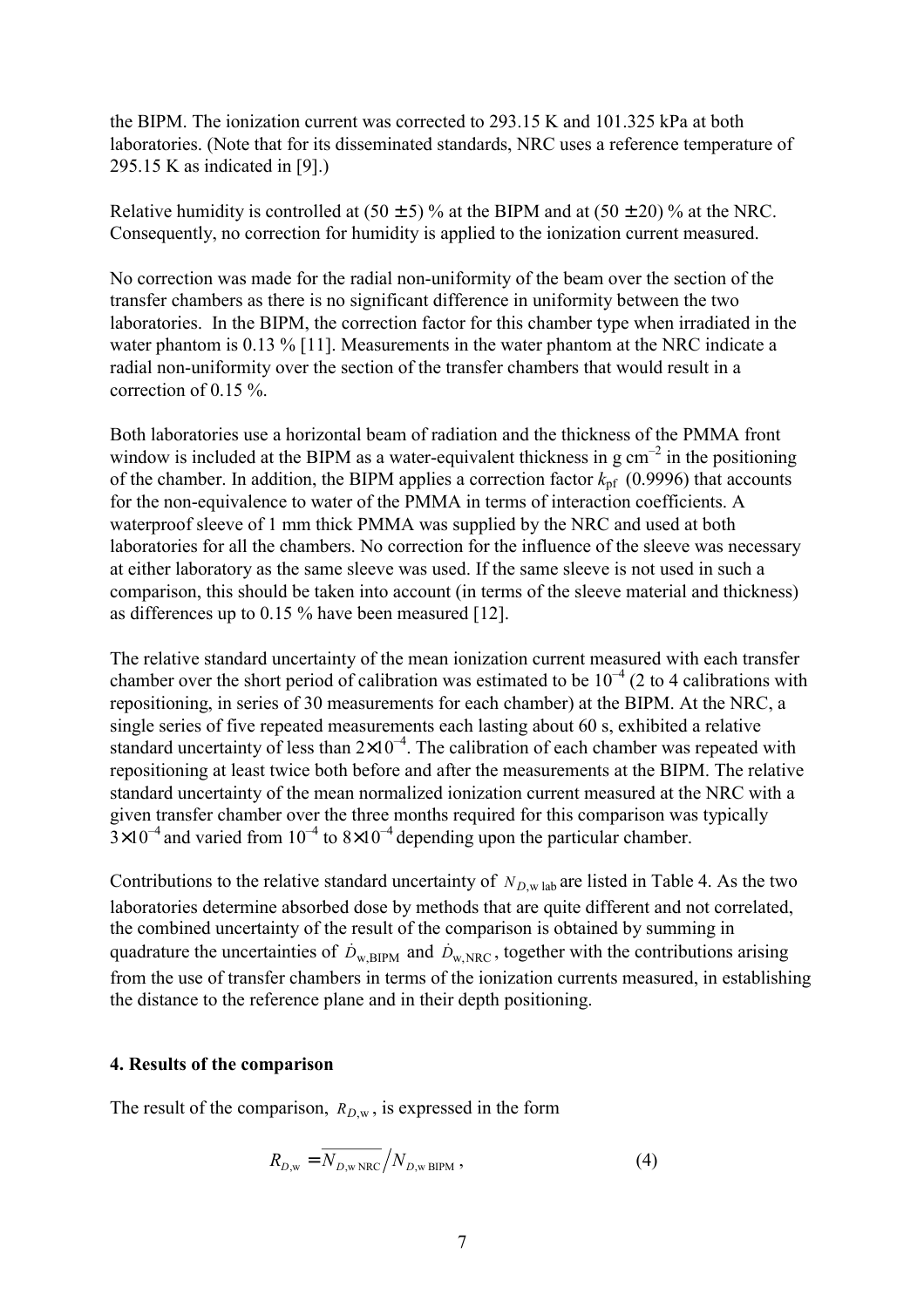where the average value of measurements made at NRC prior to those made at the BIPM (pre-BIPM) and those made afterwards (post-BIPM) for each chamber is compared with the measurements made at the BIPM. Table 5 lists the relevant values of  $N_{D,w}$  for each chamber. The relative spread in the ratio  $R_{D,w}$  for the four chambers is 0.05 % with a statistical standard uncertainty,  $s_c$  of 0.02 %.

|                                                             | <b>NRC</b>   |           | <b>BIPM</b> |           |
|-------------------------------------------------------------|--------------|-----------|-------------|-----------|
| <b>Relative standard uncertainty of</b>                     | 100 $s_i$    | 100 $u_i$ | 100 $s_i$   | 100 $u_i$ |
| Absorbed dose rate to water (tables 1 and 2)                | 0.21         | 0.35      | 0.20        | 0.21      |
| Ionization current of each transfer chamber                 | 0.06         | 0.06      | 0.02        | 0.02      |
| Distance                                                    | 0.01         |           |             | 0.02      |
| Depth in water                                              | 0.03         |           |             | 0.05      |
| Relative standard uncertainties of $N_{D,w}$ <sub>lab</sub> |              |           |             |           |
| quadratic summation                                         | 0.22         | 0.36      | 0.20        | 0.22      |
| combined uncertainty                                        | 0.42<br>0.30 |           |             |           |
|                                                             |              |           |             |           |
| Relative standard uncertainties of $R_{D,w}$                | 100 s        |           | 100 u       |           |
| quadratic summation                                         | 0.30         |           | 0.42        |           |
| combined uncertainty, $u_c$                                 | 0.52         |           |             |           |
|                                                             |              |           |             |           |

|  |  | Table 4. Estimated relative standard uncertainties of the calibration factor,             |  |  |
|--|--|-------------------------------------------------------------------------------------------|--|--|
|  |  | $N_{Dw}$ <sub>lab</sub> , of the transfer chambers and of the comparison result, $R_{Dw}$ |  |  |

|  |  | Table 5. Results of the comparison |
|--|--|------------------------------------|
|  |  |                                    |

| <b>NE 2571</b> | $N_{D,\text{w} \text{ NRC}}$ | $N_{D,\text{w BIPM}}$      | $N_{D,\text{w NRC}}$ | $N_{D,\rm w\,NRC}$         | $N_{D,\mathrm{w\,NRC}}$ | $R_{D,\text{w}}$ | $u_{c}$ |
|----------------|------------------------------|----------------------------|----------------------|----------------------------|-------------------------|------------------|---------|
| Chamber        | / $Gy \mu C^{-1}$            | / Gy $\mu$ C <sup>-1</sup> | / $Gy \mu C^{-1}$    | / Gy $\mu$ C <sup>-1</sup> | pre/post                |                  |         |
|                | pre-BIPM                     |                            | post-BIPM            | mean                       | ratio                   |                  |         |
| 1527           | 45.256                       | 45.344                     | 45.245               | 45.250                     | 1.0003                  | 0.9979           |         |
| 2572           | 45.039                       | 45.151                     | 45.035               | 45.037                     | 1.0001                  | 0.9975           |         |
| 2587           | 44.846                       | 44.938                     | 44.812               | 44.829                     | 1.0008                  | 0.9976           |         |
| 2595           | 44.765                       | 44.866                     | 44.752               | 44.758                     | 1.0003                  | 0.9976           |         |
|                |                              |                            |                      | Mean values                | $+0.04\%$               | 0.9976           | 0.0052  |

The comparison result is taken as the unweighted mean value for all four transfer chambers,  $R_{D,w} = 0.9976$  with a combined standard uncertainty for the comparison of 0.0052. The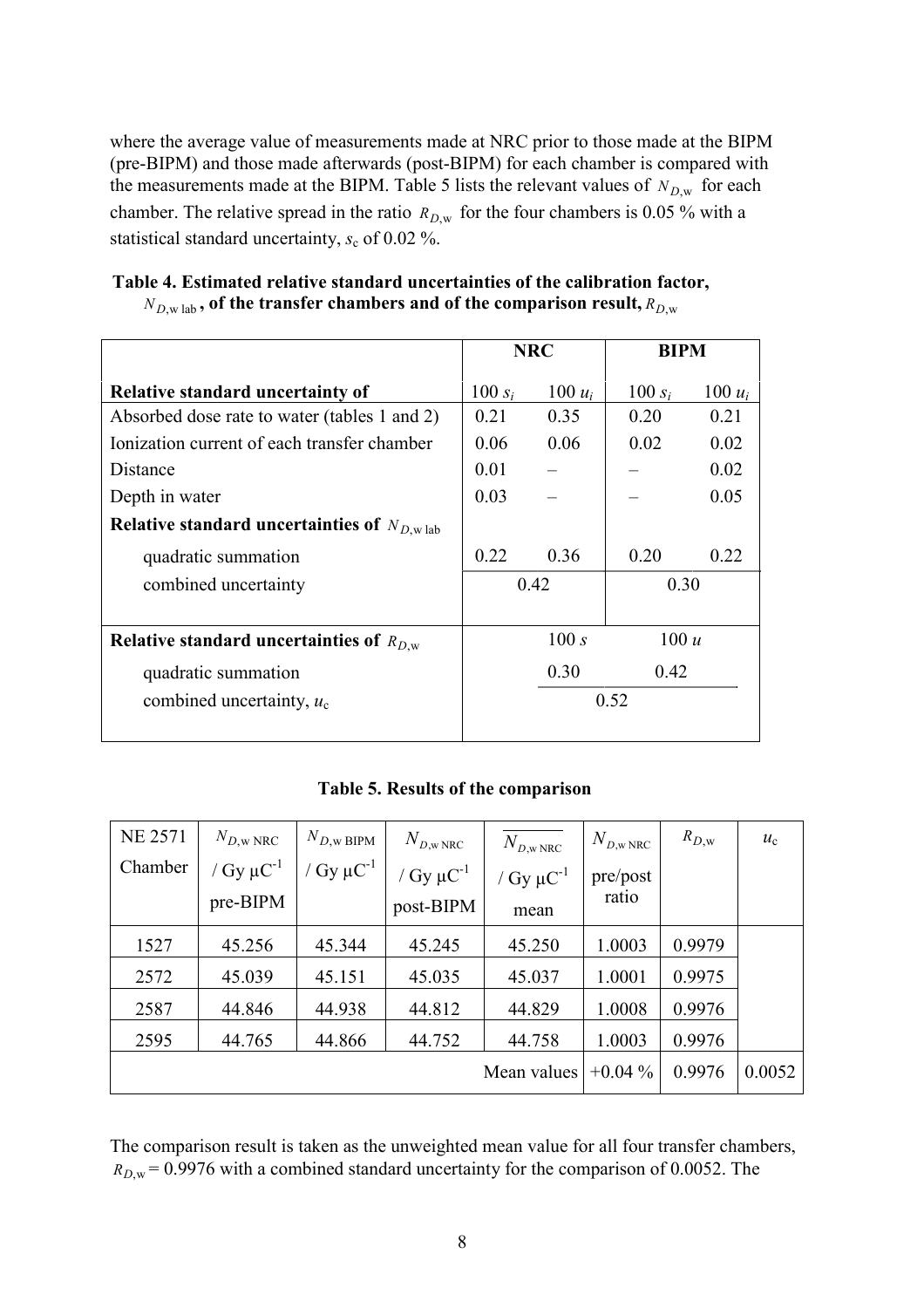statistical contribution to this uncertainty which arises from the use of transfer chambers is 0.11 %. Given that four chambers were calibrated at each laboratory a total of four times each (typically), the uncertainty on the mean value of  $R_{D,w}$  in this comparison should be a factor of  $(1/\sqrt{15})$  lower than 0.11 % or about 0.03 %. The observed statistical uncertainty of  $R_{D,w}$  of

0.0002 is compatible with this expected value.

#### **5. Discussion**

The result of the present comparison of absorbed dose standards for  ${}^{60}Co$  gamma radiation is 0.9976,  $u_c = 0.0052$ . The difference between the absorbed dose to water standards of the NRC and the BIPM is not significant given the combined uncertainty.

In the previous comparison in 1989, the NRC was using a stirred-water calorimeter operated in a 20 MV photon beam as the basis for its absorbed dose to water standard. The value of the chemical yield, *G* for the NRC Fricke dosimetry system was determined for this 20 MV beam. With the assumption that *G* is independent of energy and after application of a correction factor for the perturbation produced by the walls of its quartz vials, the Fricke system was used to transfer the reference dose to a point in the  ${}^{60}Co$  beam. That comparison produced a result of 0.9930,  $u_c = 0.0096$  with a statistical uncertainty in the measurements of 0.0021[1]. The reduction in the combined uncertainty for the present comparison by almost a factor of two arises from the smaller uncertainty for the NRC standard based on the sealed water calorimeter compared to the less direct method using the stirred water calorimeter and Fricke dosimetry. The improvement by a factor of ten in the statistical uncertainty in the result of the comparison (0.0002 now versus 0.0021 previously) probably comes from using four chambers of the same type rather than only three chambers of two types and a general improvement in the ability to perform comparisons with the NRC absorbed dose to water standard.

As a result of changing the basis of its standard to one using the sealed water calorimeter only, the NRC anticipated the result of the present comparison to be a factor of 1.0033 times larger than the previous value, i.e., 0.9963. (It is possible to maintain a standard of absorbed dose to water with greater precision than it is to determine the standard initially.) These two results,  $0.9976$  ( $s_c = 0.0002$ ) in 1998 and 0.9963 ( $s_c = 0.0021$ ) as modified from 1989, differ by 0.13 %, which is within the combined statistical uncertainty of the comparisons. This indicates consistency of the NRC and the BIPM standards with time.

The transfer chambers were also used for an indirect comparison in terms of air kerma in <sup>60</sup>Co. The comparison result given by the ratio  $N_{K N RC}/N_{K BIPM}$  averaged for the four chambers is 1.0020,  $u_c = 0.0031$  with a statistical uncertainty  $s_c = 0.0005$  [13]. The measurements made in air and in water can also be used to compare the relative responses of the transfer chambers. The ratio of  $N_{D,w}/N_K$  for each chamber is 1.0985 ( $s_c = 0.0002$ ) at the BIPM. This value is compatible with other measurements for NE 2571 thimble-type transfer chambers at the BIPM [14] and the low statistical uncertainty confirms the stability of the four chambers. At the NRC, the value for the same ratio is  $1.0938$  ( $s_c = 0.0006$ ), being compatible with other measurements for NE 2571 chambers made at the NRC [15]. The higher statistical uncertainty arises mainly from chamber 1527 measurements made in air [13].

This difference between the NRC and the BIPM of 0.42 % in the ratio of  $N_{D,w}/N_K$  reflects the differences between the two laboratories' primary standards of air kerma  $(+ 0.20\%)$  and of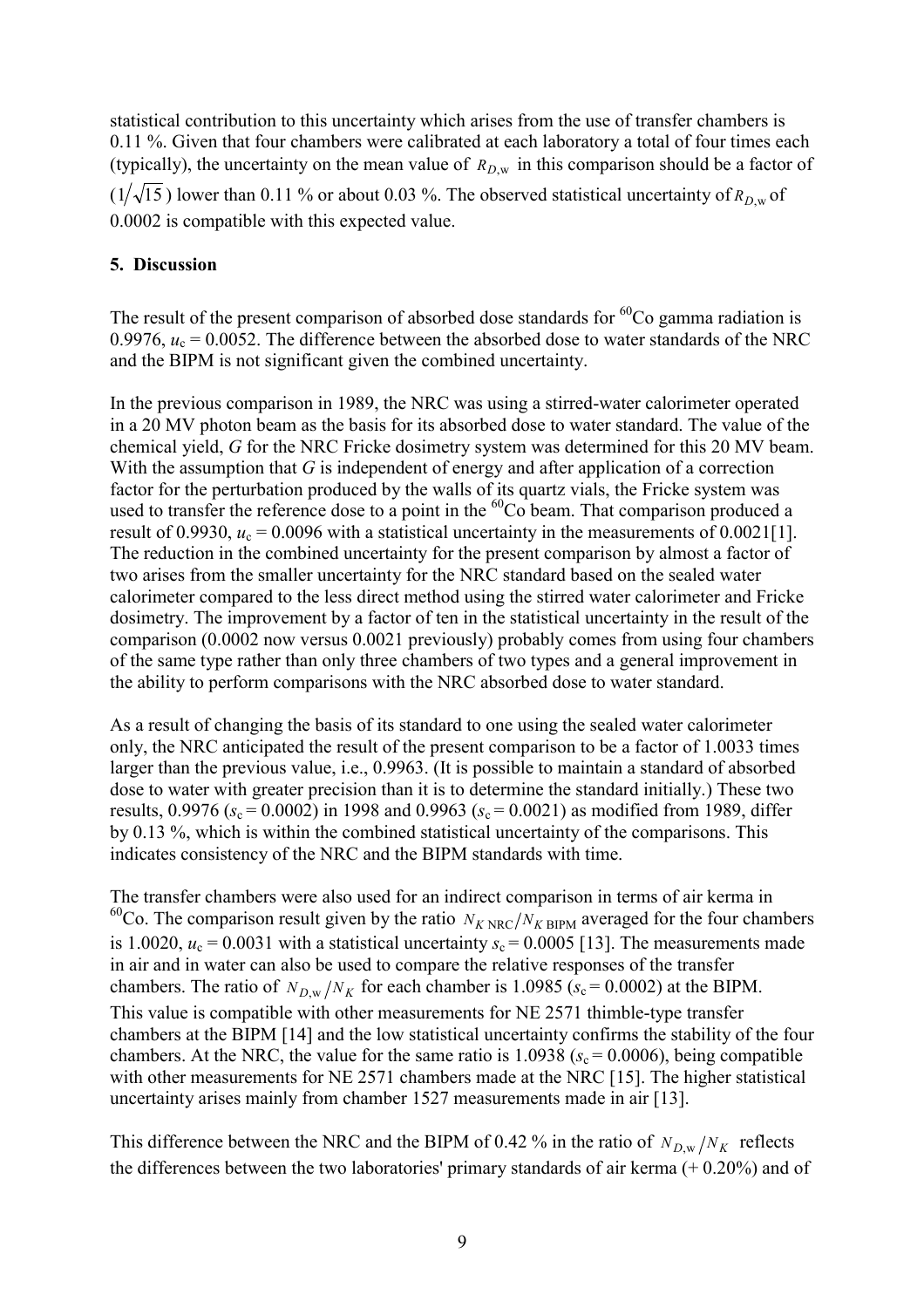absorbed dose  $(-0.24\%)$ . The secondary and tertiary laboratories that use standards traceable to those of the NRC or the BIPM will find similar differences if they in turn make comparisons of their reference dosimetry standards.

## **6. Conclusions**

The primary standards of absorbed dose to water of the NRC (Canada) and the BIPM are in agreement,  $(R_{\text{Dw}} = 0.9976, u_c = 0.0052)$  within the comparison uncertainties. The result will be used as the basis for an entry to the BIPM key comparison database and the determination of degrees of equivalence between the ten national metrology institutes (NMIs) which have made such comparisons. The distribution of the results of the BIPM comparisons for these ten NMIs has a standard uncertainty of  $2.4\times10^{-3}$ .

Figure 1 shows the results of the comparison between each NMI and the BIPM [16 - 20]. The uncertainties shown on the graph are the standard uncertainties for each comparison result. When similar methods are used there are correlations between the results which need to be taken into account when comparing one NMI with another.



**Figure 1. International comparison of absorbed dose to water standards**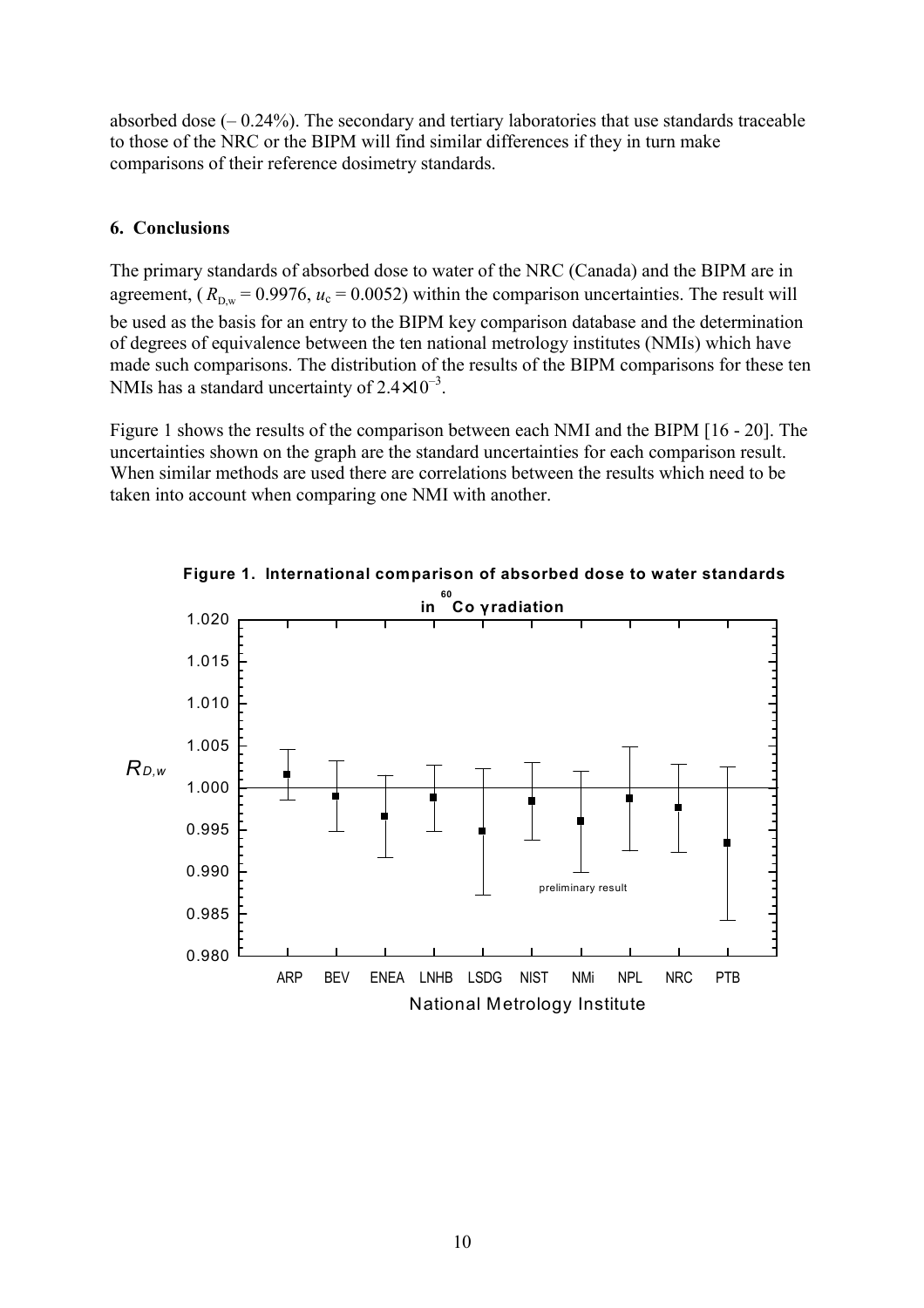#### **References**

- [1] SHORTT K.R., ROSS C.K., SCHNEIDER M., HOHLFELD K., ROOS M., PERROCHE A.-M., A comparison of absorbed dose standards for high-energy x-rays, *Phys. Med. Biol.* 1993, **38**, 1937-1955.
- [2] DOMEN S.R., A sealed water calorimeter for measuring absorbed dose, *J. Res. Nat. Bur. Stand.*, 1994, **99**, 121-141.
- [3] SEUNTJENS J.P., Comparative study of ion chamber dosimetry and water calorimetry in medium energy x-ray beams, Ph.D. thesis, 1991, Gent University, Gent, Belgium.
- [4] SEUNTJENS J.P., ROSS C.K., KLASSEN N.V., SHORTT K.R., A status report on the NRC sealed water calorimeter, NRC Report PIRS-0584, 1999, National Research Council, Ottawa, Canada.
- [5] BOUTILLON M., PERROCHE A.-M., Ionometric determination of absorbed dose to water for cobalt-60 gamma rays, *Phys. Med. Biol.*, 1993, **38**, 439-454.
- [6] KLASSEN N.V., SHORTT K.R., SEUNTJENS J., ROSS C.K., Fricke dosimetry: The difference between G(Fe<sup>3+</sup>) for <sup>60</sup>Co γ-rays and high energy x-rays, *Phys. Med. Biol.*, 1999, **44**, 1609-1624.
- [7] BIPM, Constantes physiques pour les Ètalons de mesure de rayonnement, *BIPM Com. Cons. Etalons Mes. Ray. Ionisants*, 1985, Section (I) **11**, p. R45 (Paris : Offilib).
- [8] IAEA, X- and gamma-ray standards for detector calibration, *IAEA-TEC-DOC-619*, 1991.
- [9] SHORTT K.R. Calibration of ionization chambers in terms of air kerma and absorbed dose to water, *Proceedings of the IAEA Interregional Training Course on Calibration Procedures and Quality Assurance in Secondary Standard Dosimetry Laboratories*, held in Havana, Cuba, September 27 – October 8, 1999, (IAEA, Vienna), 9 pages.
- [10] BOUTILLON M., Measuring conditions used for the calibration of ionization chambers at the BIPM, *Rapport BIPM-96/1*, 1996.
- [11] BOUTILLON M., PERROCHE A.-M., Radial non-uniformity of the BIPM <sup>60</sup>Co beam. *Rapport BIPM-89/2*, 1989.
- [12] ROSS C.K., SHORTT K.R., The effect of waterproofing sleeves on ionization chamber response, *Phys. Med. Biol.*, 1992, **37**, 1403-1411.
- [13] ALLISY-ROBERTS P. J., BURNS D.T., SHORTT K.R., ROSS C.K., Comparison of the air kerma standards of the NRC and the BIPM for  ${}^{60}Co$   $\gamma$  rays, *Rapport BIPM-99/12*, 2000.
- [14] ALLISY-ROBERTS P.J., Calibration of cavity chambers in the BIPM <sup>60</sup>Co beam (in preparation).